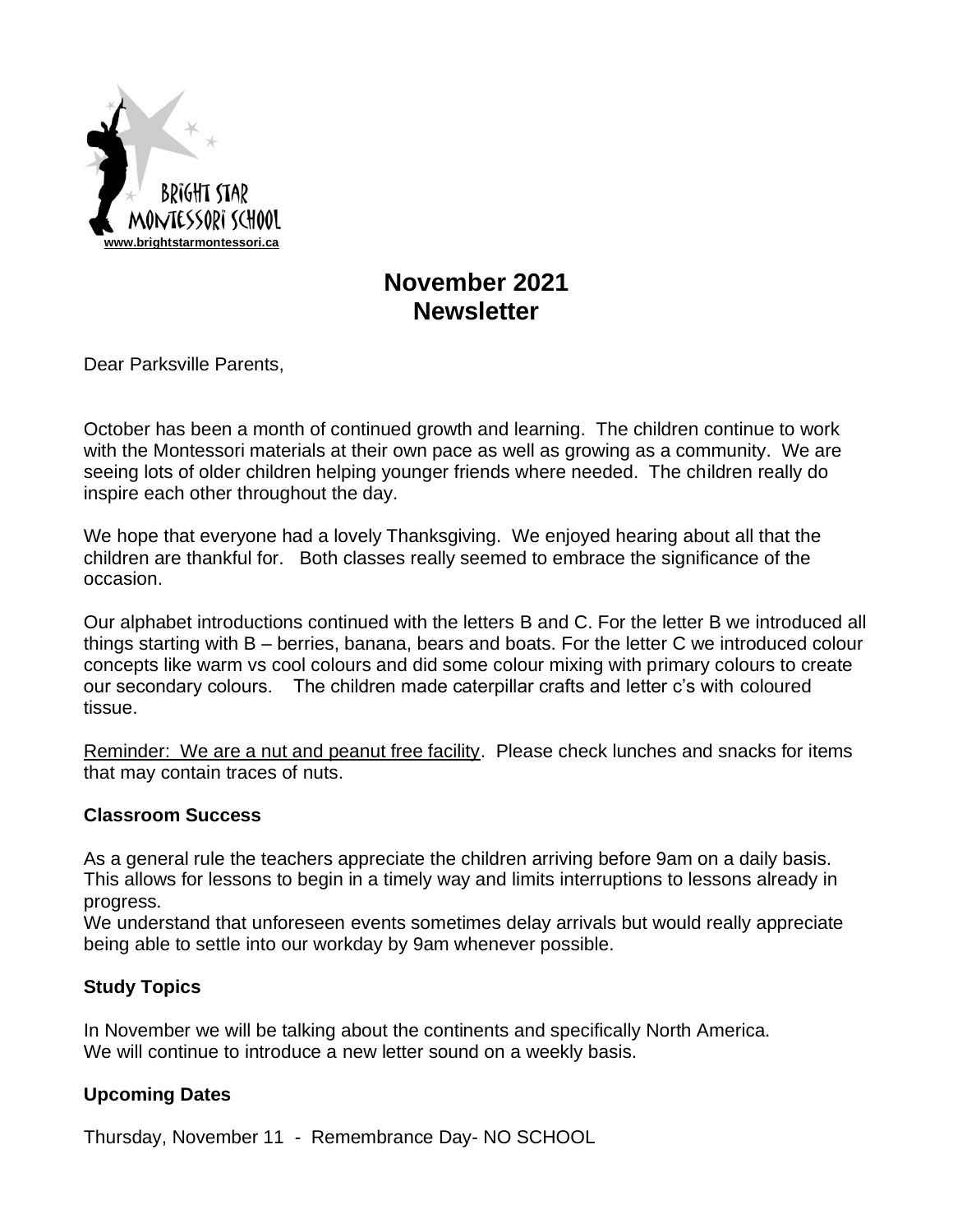Friday, November 26<sup>th</sup> - Parent Teacher Phone Conferences A signup sheet will be posted beside the entrance door 1 week prior to conferences.

### **Classroom Observations and Interviews**

Sadly, we are not able to have parents come into the classroom this year for observations and we will only be doing parent /teacher interviews by phone. If you would like to book a time to connect with your child's teacher a signup sheet will be posted a week prior to interviews.

## **Weather Appropriate Clothing**

Please ensure that your child has rain gear including muddy buddies, raincoats and boots. (please ensure that everything is labelled with your child's name.) We would also recommend dressing in layers to ensure comfort and warmth.

We also need to ensure that each child has a full change of clothes at school. (please ensure that each item is labelled with your child's name)

### **Plant/Flower Program**

Our plant/flower program is off to a great start. We have received many interesting plants that the children are now taking care of. Thanks to all of our families for your participation.

In closing we just want to thank our families again for your support and understanding.

Sincerely, Miss Linda, Miss Kate & Miss Rema Miss Juhee, Miss Rita & Miss Lindsay

Dear Qualicum Parents,

With November ahead of us, we have some wet and cold days in our future. We ask that you dress your child for the weather as we will be heading outside daily, sunshine or rain.

We ask your child brings:

- Rain boots
- Rain pants
- Rain jacket
- Mittens

In October we learnt about the season changes, pumpkins and how they grow, button sewing, and more. We talked about things that begin with the letters **D** and **E** and did many beautiful works related to these letters such as donuts decorating and eagle eggs. We were fortunate enough to have some lovely dry fall days where we went for a walk and ended the day picking flowers in the field.